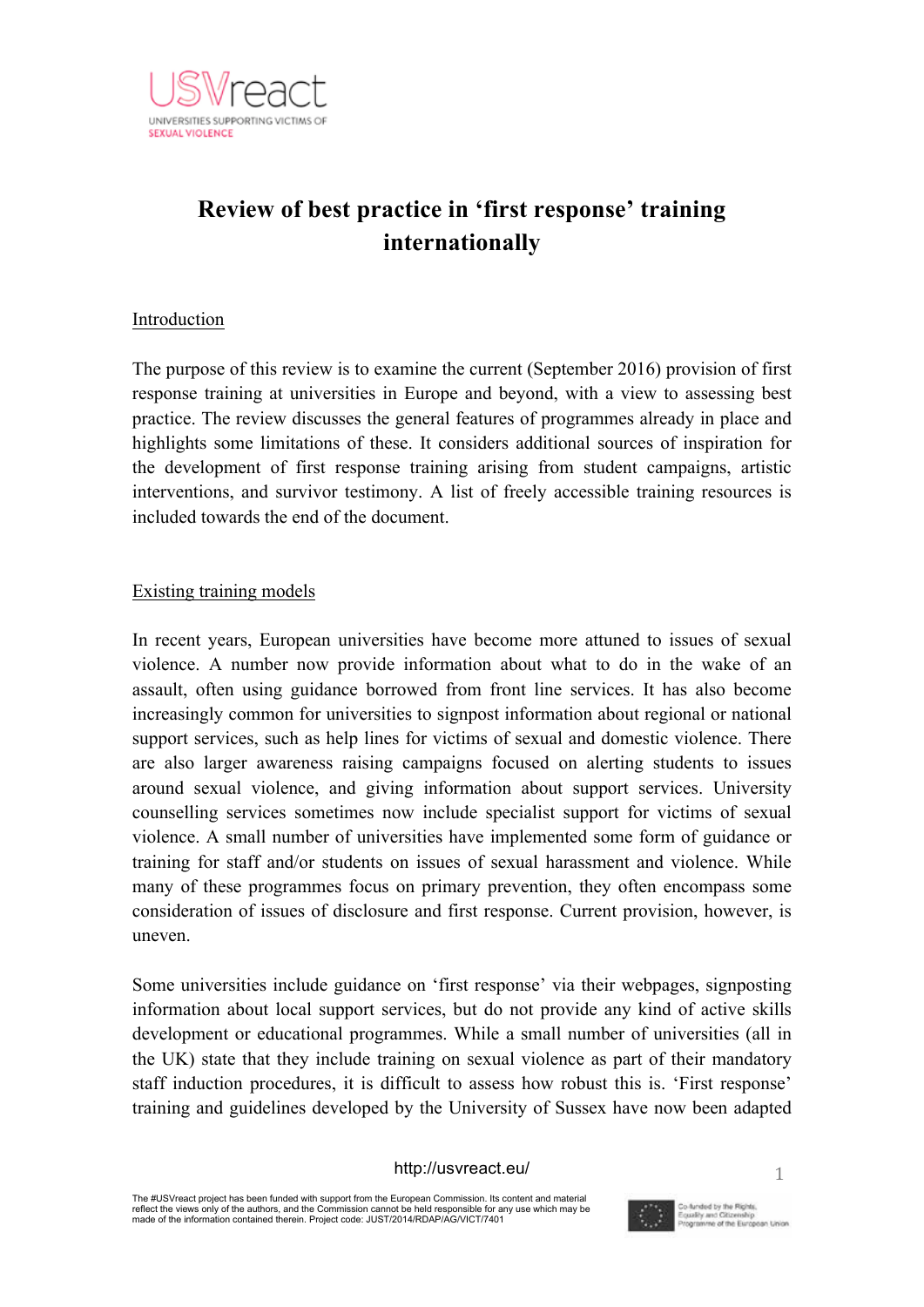

 $\mathbf{r}$ for use at other institutions, including SOAS, University of London. There are also other types of training programmes in place which do not centrally focus on 'first response', often linked to or as a result of campaigns led by students and following a series of high-profile reports and investigations appearing in the UK media.<sup>1</sup>

Some of the most comprehensive training programmes include the 'Intervention Initiative' at the University of the West of England, which is aimed at students and based on bystander approaches, and the 'We Get It' campaign at the University of Manchester, which seeks to reinforce existing university policy on sexual harassment by raising awareness, encouraging staff and students to pledge support, and providing reporting mechanisms and support services. The University of Oxford has now trained a number of dedicated Harassment Advisors, while the University of Manchester has made commitments to appoint two Sexual Harassment Advisors in the near future. In 2015, Durham University launched a 'Sexual Violence Task Force', which has produced a rapid evidence assessment on issues of sexual violence and prevention on campus (Bows, Burrel, and Westmarland, 2015). The Durham Task Force has also trained staff in handling disclosures and is in the process of appointing a Student Support and Training Officer in the area of Sexual Violence and Misconduct.

As yet, there is little evidence of such comprehensive training programmes being delivered in universities in other European countries. There are, however, examples from further afield. In the US and following the 1991 Clery Act, all universities that receive federal funding are required to monitor the occurrence of sexual violence (as well as other crimes) on and around campuses. The Act was expanded in 2013, and now all such universities are required to have some form of awareness, prevention, and response programmes in place on issues of sexual violence.<sup>2</sup> The American Association of University Professors has also produced a report on campus sexual assault, which includes detailed guidance on suggested policies and procedures. <sup>3</sup> In the past year, a number of Canadian universities have launched special task forces on the issue of sexual violence and have developed recommendations: some of the most detailed of these come from Queen's University.<sup>4</sup> One of the key documents informing the development of guidelines and training programmes at Canadian universities is a report produced by the Ontario government's action plan on sexual violence, the goal of which is "to create a resource to support introductory training on sexual violence, including

#### http://usvreact.eu/

The #USVreact project has been funded with support from the European Commission. Its content and material reflect the views only of the authors, and the Commission cannot be held responsible for any use which may be made of the information contained therein. Project code: JUST/2014/RDAP/AG/VICT/7401



 <sup>1</sup> http://www.theguardian.com/education/2015/jul/26/student-rape-sexual-violence-universitiesguidelines-nus<br>
<sup>2</sup> http://knowyourix.org/understanding-the-campus-save-act/<br>
<sup>3</sup> https://www.aaup.org/report/campus-sexual-assa<u>ult-suggested-policies-and-procedures</u>

http://www.queensu.ca/studentaffairs/sites/webpublish.queensu.ca.vpsawww/files/files/SAPRWG%20fi nal%20report%20for%20posting.pdf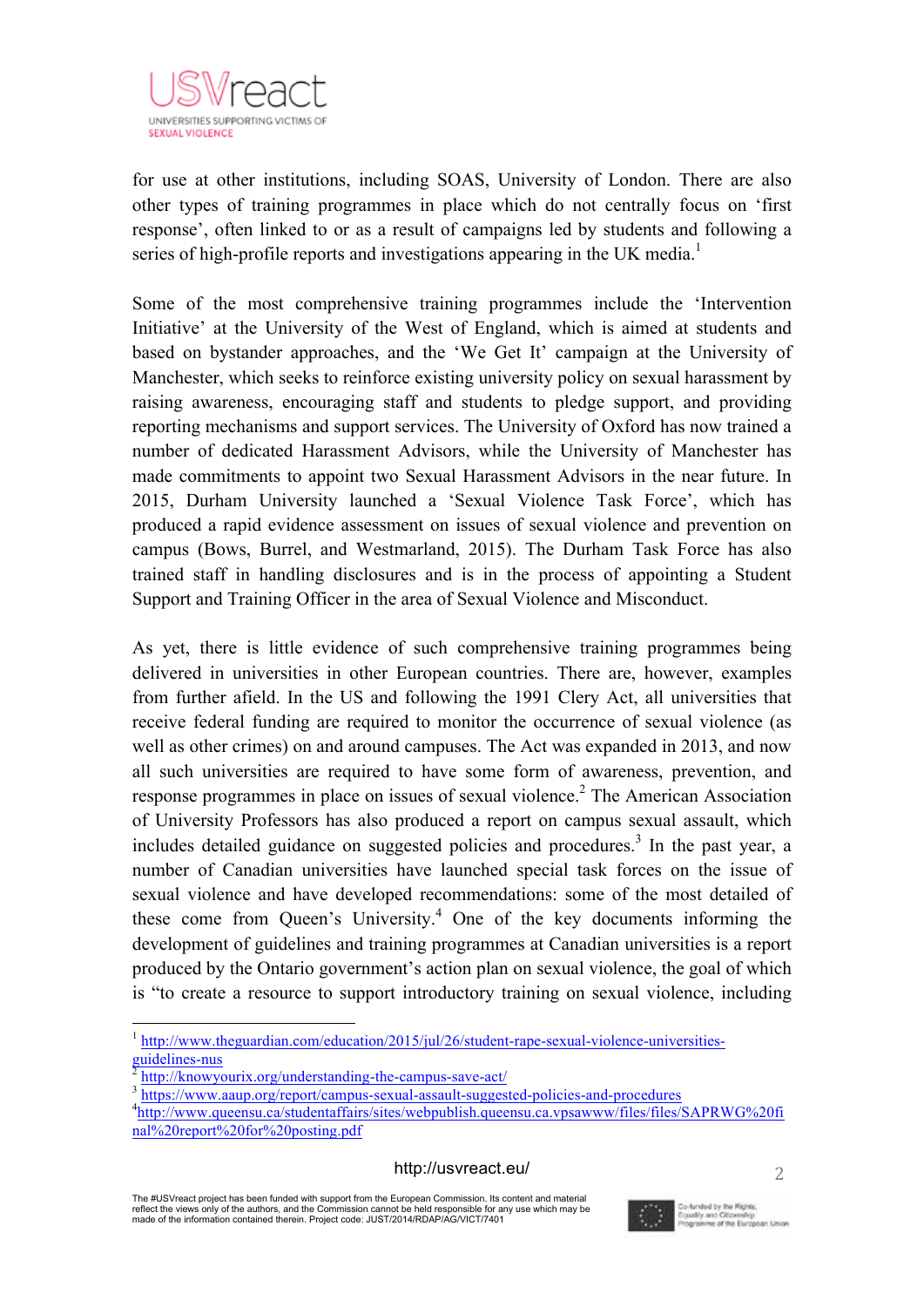

 supportive responses to victims/survivors who disclose experiences of sexual violence" (Baker, Campbell and Straatman, 2012).<sup>5</sup>

# Key features

Where universities have implemented programmes that encompass first response training, the general remit of these is to:

- Provide information about sexual violence, including the different forms it can take, legal definitions, incidence and prevalence, and rates of reporting and prosecution. In the UK, the most relevant and frequently cited source of information on this is the National Union of Students (NUS) 'Hidden Marks' report (2010), which found that a large number of women students had experienced some form of sexual harassment, and more than one in ten had experienced a serious physical or sexual assault while at university. The figures are mirrored in data from other countries in Europe, as discussed by the 'Gender Based Violence, Stalking and Fear of Crime' report (2012).
- Address common misconceptions surrounding sexual violence. These include the notion that sexual violence most frequently occurs between strangers (the 'dark alley' scenario), that only women are victimised and that only men perpetrate sexual violence, that sexual assault can be provoked or invited, and that victims of sexual violence respond in predictable ways.
- Explain reasons for as well as barriers to disclosure. Reasons for students to disclose can include a desire to access medical treatment or counselling services, to receive support in locating specialist services off-campus, to get help when filing a report with the police, to empower themselves, and to seek justice. Disclosures can be intentional (when a student purposefully seeks support from a particular individual), situational (when an episode of violence has been witnessed by or otherwise come to the attention of another party), or incidental (such as when a student is accounting for absence or seeking an extension for assessed work). The barriers to disclosure are manifold, encompassing fear of being blamed for the assault, shame or embarrassment about being sexually victimised, belief that support is not available or that available support is

#### http://usvreact.eu/



 $\overline{\phantom{a}}$ 

http://www.vawlearningnetwork.ca/sites/vawlearningnetwork.ca/files/LN\_Overcoming\_Barriers\_FINAL. pdf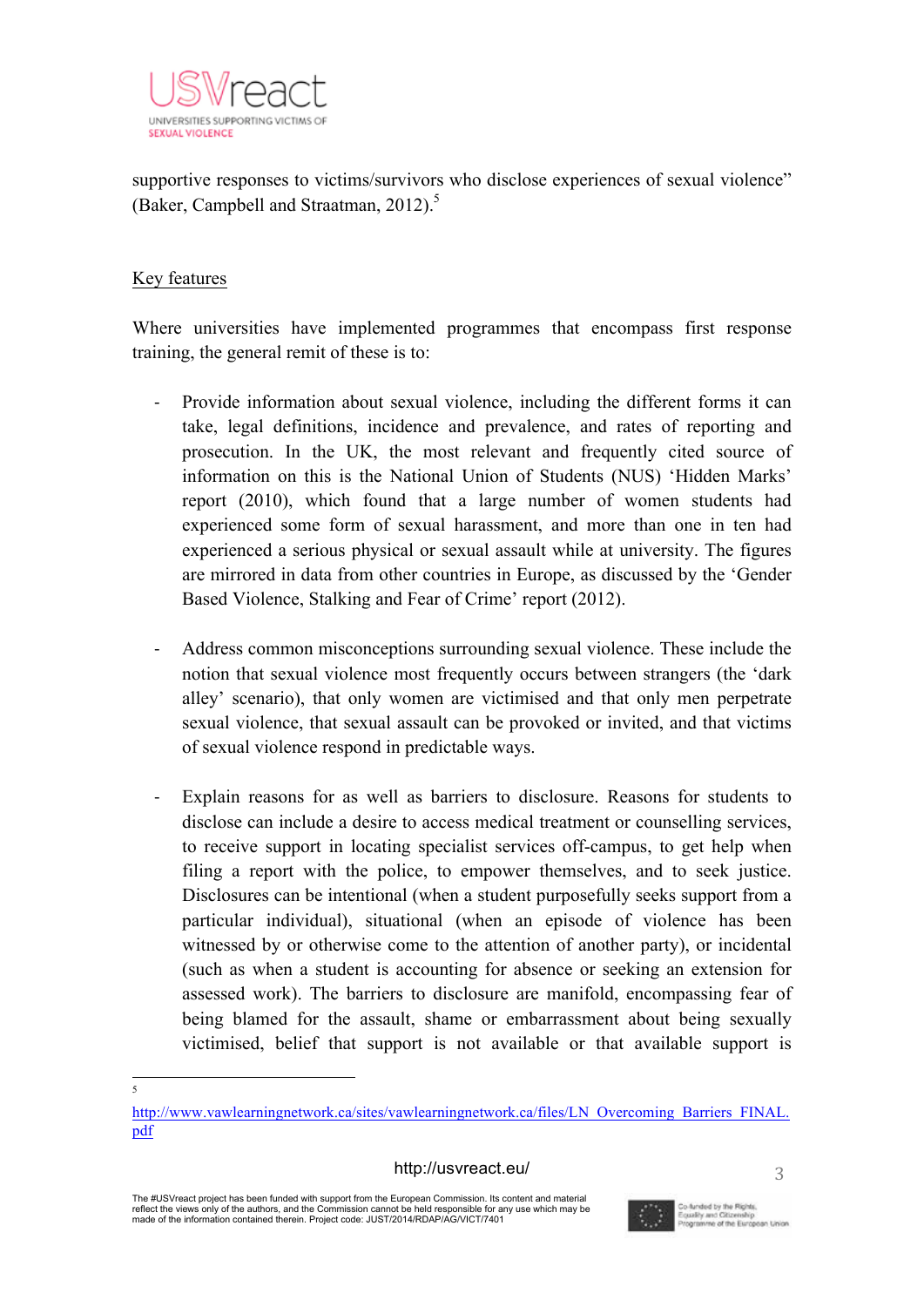

 inadequate, fear of being forced to go to the police, concerns about the implications of disclosing sexual violence, fears about retaliation or recrimination, or a desire to protect the assailant. It is also important to note that students and staff may disclose experiences – for example, in the context of a classroom discussion or a meeting – which they themselves do not recognize as sexual violence.

- Provide advice about how best to support those who disclose. Most programmes place emphasis on the need to listen carefully, to affirm and believe the victim, to provide appropriate emotional as well as practical support, and to act only with the victim's consent. This includes providing information about support services both on and off campus, as well as information about the procedures involved in reporting to the police. In case of the latter, details about how to retain important forensic evidence are provided alongside guidance on making notes to record key details of the event (time, place, and so on). Many guidelines include specific advice on what to say and what not to say, while others utilise general frameworks borrowed from front line services, such as SEEK: Safety, Empathy, Empowerment, Knowledge. Using the SEEK framework, responders are encouraged to create a safe space for disclosures; to listen empathetically and without judgment; to highlight the survivor's strength and courage and to use empowering language wherever possible; and to be knowledgeable about sexual assault and available care pathways.<sup>6</sup>
- Provide guidance about how to support students who have experienced sexual violence over the longer-term. This includes helping students to access the information and support they need when dealing with issues such as accommodation and assessment.

# Formats and activities

Training programmes on sexual violence currently utilise a variety of formats and activities. These include:

- Presentations and discussions: providing information to participants via presentations and exploring key issues through small group discussions are often central features. Openly accessible resources which may act as sources of

The #USVreact project has been funded with support from the European Commission. Its content and material reflect the views only of the authors, and the Commission cannot be held responsible for any use which may be made of the information contained therein. Project code: JUST/2014/RDAP/AG/VICT/7401



<sup>&</sup>lt;sup>6</sup> For detailed guidance on SEEK, see the NEARI online training programme: http://www.nearipress.org/courses/163-first-responders-responding-to-sexual-assault-disclosures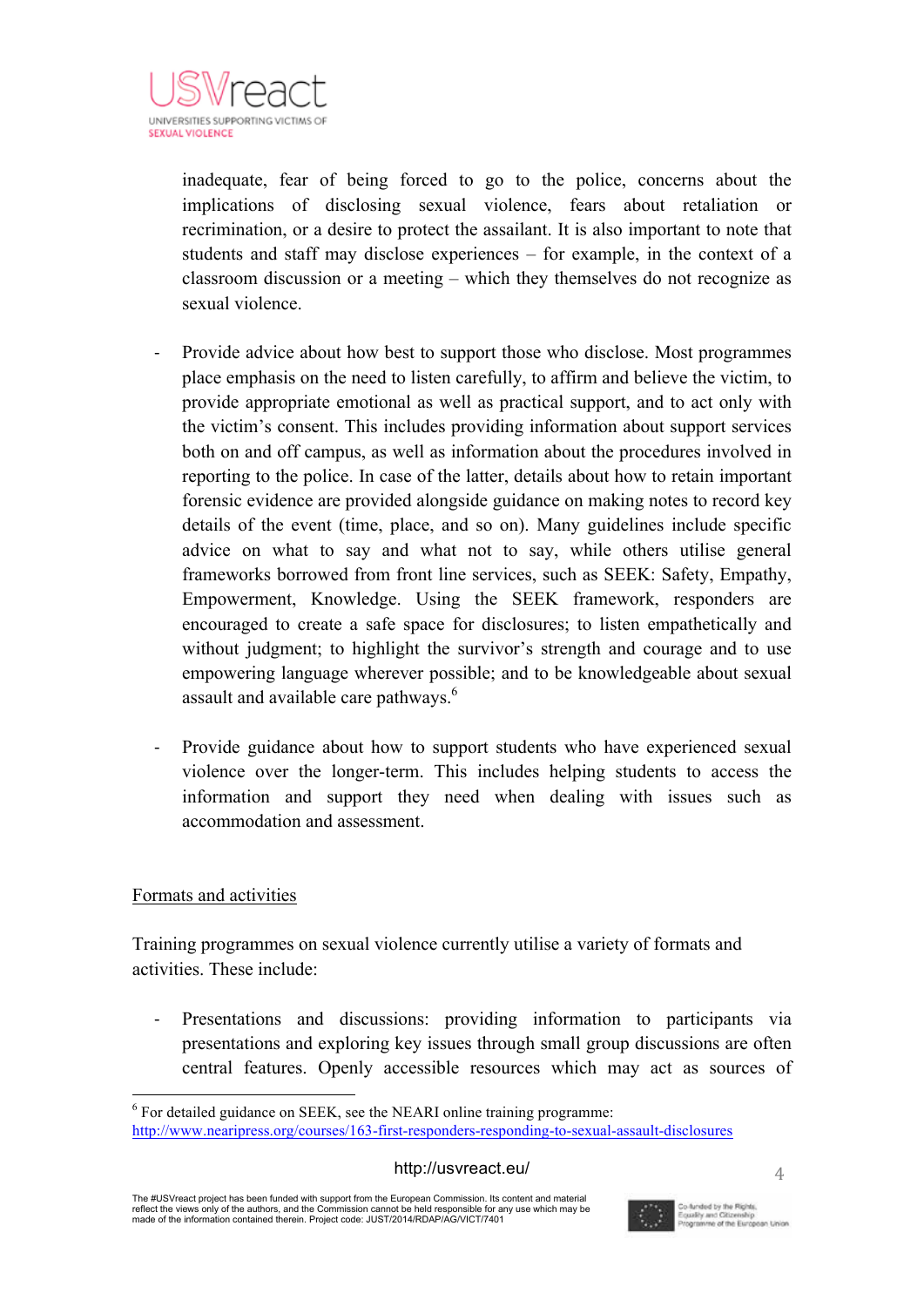

 inspiration for the design and delivery of training programmes include the disclosure training workshop the National Union of Students (NUS) Women's Campaign has developed for students as part of the #StandByMe campaign. Another workshop on sexual harassment and violence in higher education', developed by Alison Phipps and Elsie Whittington at the University of Sussex, includes a Prezi presentation aimed at management, staff, and students and explores issues of 'lad culture' as well as responses to this.<sup>7</sup>

- Empathy exercises: activities which invite participants to put themselves in the place of victims are used as a way to help them understand the social, psychological, and physical impact of sexual violence, as well as the difficulties involved in disclosure. These typically involve asking participants to answer a series of questions that initially appear to be unrelated to the topic at hand, but which provide a starting point for thinking about the feelings these scenarios might bring up.
- Role play: acting out various scenarios, either by reading directly from scripts or following general directions, is used as a way to promote experiential understandings of the dynamics involved in sexual violence and disclosure. Scripted role play forms a central component of the 'Intervention Initiative' at UWE, which also provides guidelines about how to facilitate role play and gives examples of scripts.
- Vignettes: short descriptions of scenarios in which a disclosure is made are used to invite participants to think practically about what they would do in that situation. Discussing responses can be a useful way of gauging understanding of the dynamics involved in disclosure as well as knowledge about available care pathways. In online training programmes, vignettes can be accompanied by multiple-choice answers, which participants must answer correctly in order to proceed. Video vignettes form a core component of the Canadian 'Responding to Disclosures of Sexual Violence' online training programme.<sup>8</sup>
- 'True or False' questions: these are used to assess knowledge gained during a training programme, particularly in relation to myths and stereotypes surrounding sexual violence, and facts about prevalence and the effects of sexual violence. They can be presented 'live' or form part of online programmes.

The #USVreact project has been funded with support from the European Commission. Its content and material reflect the views only of the authors, and the Commission cannot be held responsible for any use which may be made of the information contained therein. Project code: JUST/2014/RDAP/AG/VICT/7401



 $\frac{7}{8}$  https://prezi.com/\_a4-tzu18k7\_/sexual-harassment-and-violence-in-higher-education/<br> $\frac{8}{8}$  http://www.learningtoendabuse.ca/responding-disclosures-sexual-violence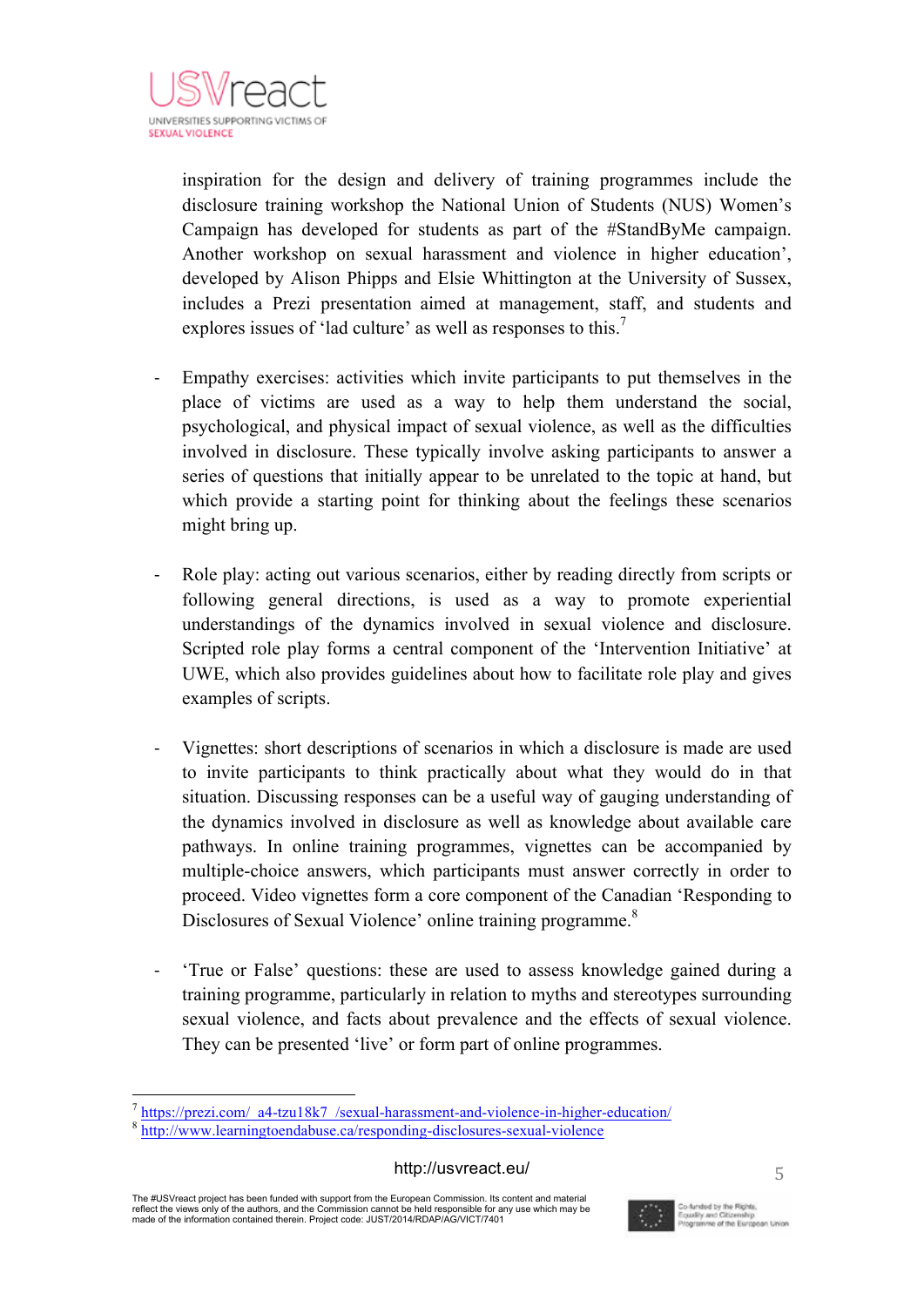

 - Glossaries: list of key terms used in the training programme and related materials are often provided. For example, the NEARI 'First Responder' online training programme includes a glossary of key terms, such as 'sexual assault', 'trauma', and so on.

# Limitations

The development of training programmes and guidelines on sexual violence in universities attests to the heightened awareness of these issues and a growing consensus on the need for them to be addressed. However, while existing programmes are making important strides, there are some limitations. First, they tend to focus on providing information about resources and support systems; while this practical knowledge is crucial, there is room for more emphasis on the lived experience and relational dynamics of sexual violence, with a view to fostering empathy. Second, they give relatively little attention to the different forms sexual violence can take, including but not limited to harassment, assault, rape, stalking, online abuse, 'revenge porn', forced marriage and 'honour' based violence. Third, there is a need to take a more intersectional approach to the issues, as dynamics such as sexuality, 'race' and class inform the experience and disclosure of sexual violence amongst students and some students, such as women of colour, trans people and sex workers, are placed at additional risk. Fourth, it is crucial that the links between violence and more pervasive patterns of sexism are made explicit, in order for participants to recognise how certain kinds of cultural formations on campus (for instance 'lad culture' in the UK) may create a context that is conducive to sexual violence (for discussion, see Phipps and Young, 2013).

A further problematic is the virtual silence within existing training programmes on the issue of sexual harassment and violence perpetrated by staff against students or other staff (usually at lower levels of the institutional hierarchy). This issue has recently come to wider public attention in the United States, where a series of high-profile cases have been reported in the press. These include cases made against the professor and ethicist Thomas Pogge of Yale,  $9$  the Dean of the University of California law school Sujit Choudhry,  $^{10}$  and an assistant professor named Blake Wentworth at Berkeley.<sup>11</sup> A recent

The #USVreact project has been funded with support from the European Commission. Its content and material reflect the views only of the authors, and the Commission cannot be held responsible for any use which may be made of the information contained therein. Project code: JUST/2014/RDAP/AG/VICT/7401



 <sup>9</sup> http://nytlive.nytimes.com/womenintheworld/2016/05/23/world-famous-ethics-professor-named-in-

sexual-harassment-complaint/<br>
<sup>10</sup> http://www.theguardian.com/us-news/2016/mar/10/sujit-choudhry-uc-berkeley-law-dean-resigns-<br>
sexual-harassment-lawsuit<br>
<sup>11</sup> http://www.theguardian.com/us-news/2016/mar/10/sujit-choudhry-

http://www.theguardian.com/us-news/2016/apr/11/uc-berkeley-sexual-harassment-scandal-protests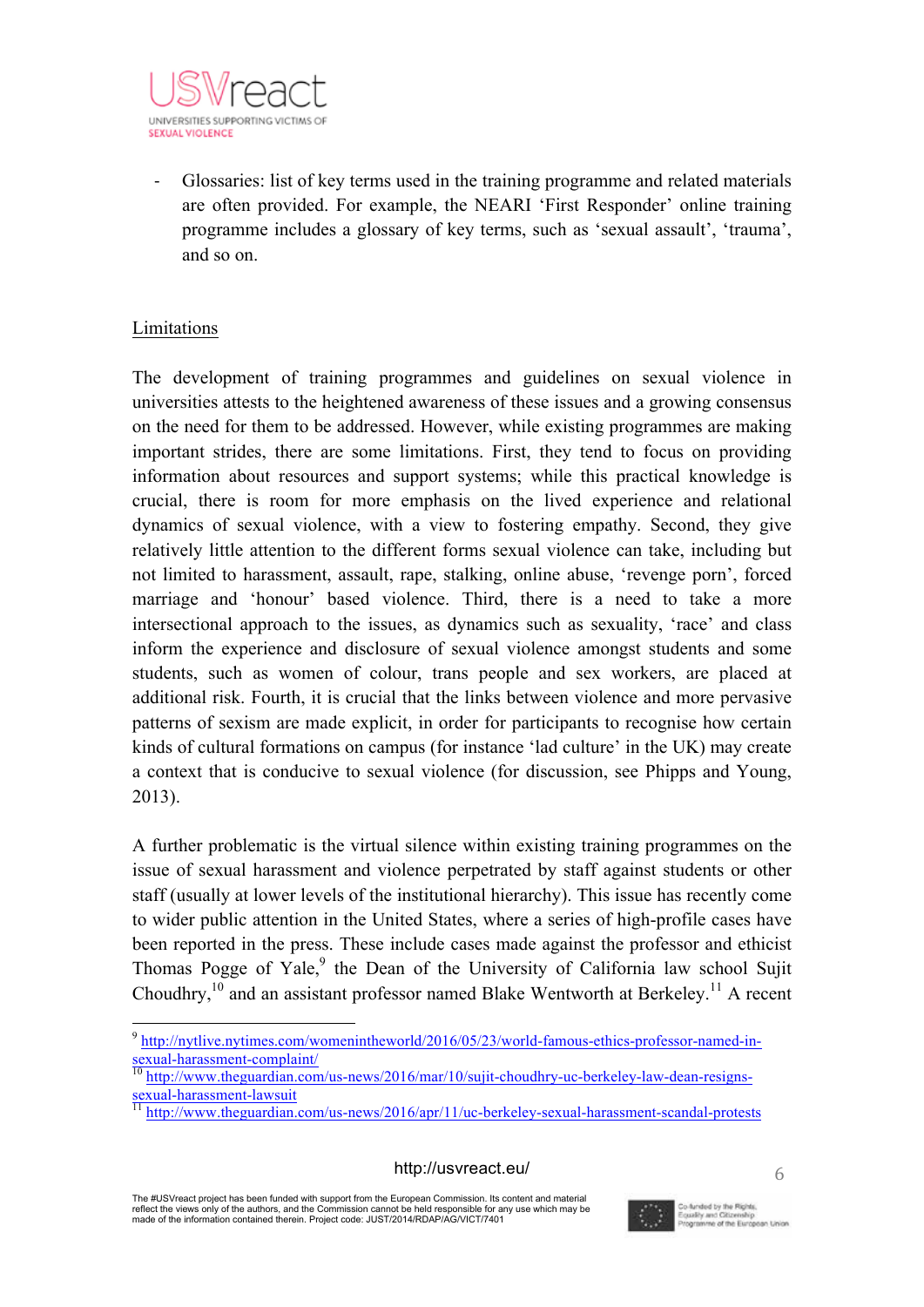

 campus climate survey undertaken across twenty-seven HE institutions in the US with over one hundred and fifty thousand participants suggests that sexual assault and misconduct against students by staff is a systemic problem. The issue is exacerbated at postgraduate level, with greater numbers of women graduate or professional students who had experienced sexual assault or misconduct identifying the offender as a faculty member compared to women undergraduate students (Cantor et al., 2015, p.xvii). While there is a lack of detailed research on this issue in the UK, the NUS 'Hidden Marks' report lists academic and non-teaching staff as one of the three categories of offenders reported by women students who had experienced stalking, violence, or sexual assault (Students, 2010). A 1995 study found that sexual exploitation of students by staff in UK higher education (HE) institutions was pervasive; this text was published with a new preface as an e-book in 2013 in recognition of the continuing problem of sexual exploitation in HE (Carter and Jeffs, 2013 (1995)). Recently, a number of feminist scholars in the UK have drawn attention to the ways in which sexual harassment of students by staff is frequently made to 'disappear' by university management and administration (Page, 2015; Phipps, 2016; Whitley, 2015; Whitley and Page, 2016). This issue has also been highlighted by recent media articles discussing the secrecy surrounding sexual harassment and the containment strategies used to protect perpetrators,<sup>12</sup> as well as the difficulties involved in bringing formal complaints of sexual harassment against university staff.<sup>13</sup> In the Spanish State, recently, different cases of violence against students by staff in the universities of Granada, Barcelona and Santiago de Compostela have opened the public debate around the usefulness of current pathways in universities, which have in many cases proved insufficient. These cases have inspired protests and responses from students' groups, feminist activist and student/teacher alliances, that have underlined the need to push universities into taking useful and applicable measures.<sup>14</sup> Ensuring that sexual harassment and exploitation of students by staff is included within first response training is likely to be a particularly vexed issue in light of the significant PR problem this presents for university administrations. It will also necessitate that attention be paid to the ways in which dynamics of postgraduate study as well as discipline-specific working conditions may facilitate sexual harassment and exploitation of students by staff.

#### http://usvreact.eu/

The #USVreact project has been funded with support from the European Commission. Its content and material reflect the views only of the authors, and the Commission cannot be held responsible for any use which may be made of the information contained therein. Project code: JUST/2014/RDAP/AG/VICT/7401



 <sup>12</sup> https://www.timeshighereducation.com/comment/opinion/suspension-is-a-feminist- $\frac{1}{13}$  issue/2016601.article

<sup>13</sup> http://www.theguardian.com/commentisfree/2013/aug/09/academia-winning-sexual-harassmentcomplaint

 $\frac{14 \text{ https://www.diagonalperiodico.net/libertades/29708-falta-reaccion-ante-acoso-sexual-aulas.html}}{14 \text{ https://www.diagonalperiodico.net/libertades/29708-falta-reaccion-ante-acoso-sexual-aulas.html}}$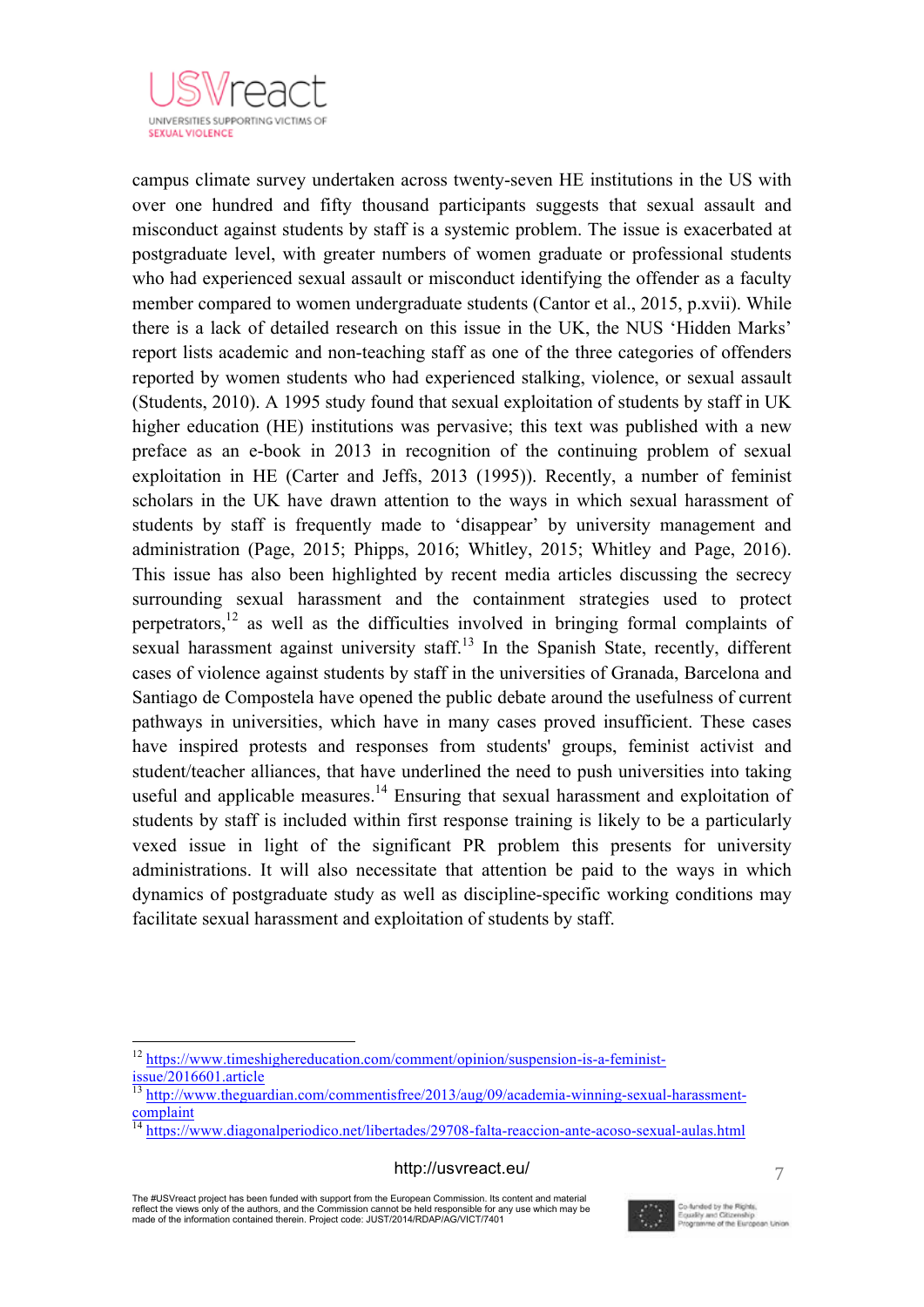

# $\overline{a}$ Thinking differently about first response education

With these limitations in mind, it is worth exploring alternative sources of inspiration for the development of first response education initiatives. The aim is to consider how such programmes can promote a more engaged and involved understanding of the lived realities of sexual violence in university contexts, and perhaps contribute to creating more open cultures in which disclosures of all kinds are facilitated and better supported. To this end, the term 'education' is preferable to that of 'training', signaling as it does an ongoing process of learning.

# *Student campaigns*

Student campaigns have been central to bringing the issue of sexual violence to wider attention both within and outside academia, and could usefully inform the development of first response education initiatives. These campaigns are particularly notable for taking an inclusive approach to the issue of sexual violence that ensures diverse groups and experiences are represented, and also for examining issues of violence as caught up with and informed by broader patterns of inequality. Examples of key campaigns include the 'I Heart Consent' campaign, a joint initiative by the NUS women's campaign and Sexpression UK, for which workshop guides and toolkits are available.<sup>15</sup> The 'It Happens Here' campaign at Oxford includes education, advocacy, and outreach programmes, and provides advice on how to support survivors.<sup>16</sup> The Oxford campaign is especially notable for its development of a free app, 'First Response', which aims to support survivors and those close to them by providing detailed information about key resources, support services, and contacts, as well as more general information about sexual violence. The app was programmed by university students and can be downloaded to mobile devices or viewed online.**<sup>17</sup>** In the Basque Country, as well as in different locations in the Spanish State, self-defense courses have been organised by student groups and alliances. Those courses abandon the idea of 'personal self defense' based in solely physical techniques to implement a model of training focused on consciousness rising, sisterhood, empowerment and other feminist principles. Often these training courses are organised by student groups alongside less radical/critical critical courses offered by universities.

## *Artistic interventions*

The topic of sexual violence has long been of concern to feminist artists, and some recent works by students may be of interest in the development of first response

The #USVreact project has been funded with support from the European Commission. Its content and material reflect the views only of the authors, and the Commission cannot be held responsible for any use which may be made of the information contained therein. Project code: JUST/2014/RDAP/AG/VICT/7401



<sup>&</sup>lt;sup>15</sup> http://www.nusconnect.org.uk/resources/i-heart-consent-guide<br>
<sup>16</sup> https://ithappenshereoxford.wordpress.com<br>
<sup>17</sup> http://www.firstresponseoxford.org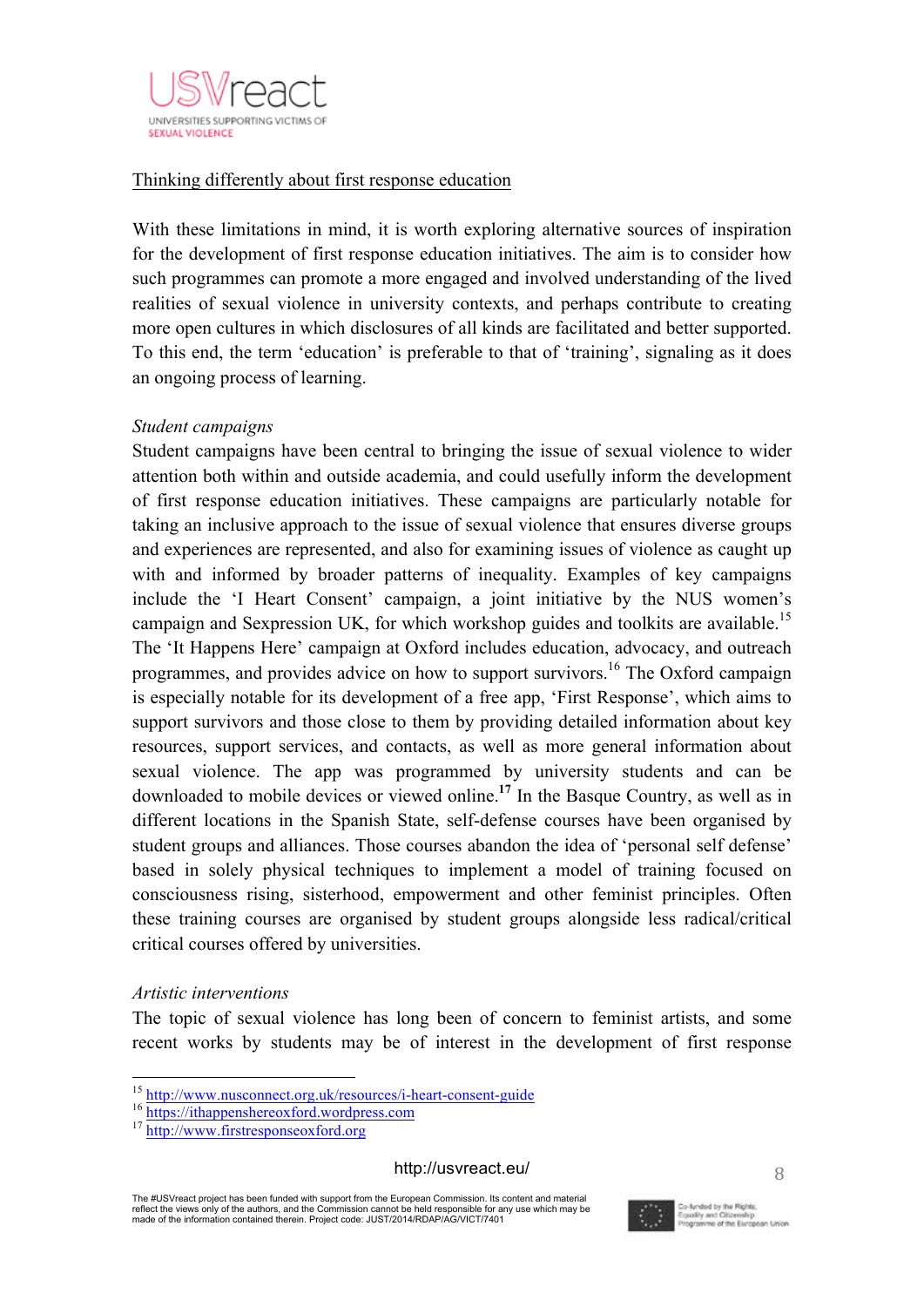

 $\mathbf{r}$  and  $\mathbf{r}$  and  $\mathbf{r}$  and  $\mathbf{r}$ education initiatives. In 2014, the visual arts student Emma Sulkowicz of Columbia University undertook an endurance performance piece entitled 'Mattress Performance (Carry That Weight)', which involved her carrying a mattress at all times while on university premises. Sulkowicz reports having been raped by a fellow student on her first day as a sophomore student at Columbia, and undertook the project in response to the university's handling of the case. As she explains, the performance is intended to highlight the weight of sexual violence on victims and to highlight institutional indifference;<sup>18</sup> Sulkowicz later became one of twenty-three students to launch a federal complaint against Columbia using the gender equity law Title IX. Still images as well as video clips from Sulkowicz's performance are widely available online. These media could be incorporated into first response education programmes as a way of prompting discussion about the impact sexual violence can have on university students, including its psychological, physical, social, and academic dimensions. Visual media may be an especially effective means to communicate the impact of sexual violence to participants who find it difficult to empathise with such experiences. In the university of Coimbra in Portugal, the project 'Des(a)fiar a Violência Sexual. Partilha e denúncia situações de Violência Sexual' drew on collective debates and discussions with women in higher education on experiences of sexual violence. As a result, a publication that contained different contributions by participants was launched. The fanzine-type publication included drawings, collage, poems and narrations around sexual violence.<sup>19</sup>

## *Theatre*

A recent one-day conference on 'Sexual Harassment in Higher Education' (SHHE) at Goldsmiths, University of London<sup>20</sup> included a reading of a play called *The Girls Get Younger Every Year* by Phil Thomas. The play depicts a female postgraduate student becoming embroiled in an abusive relationship with an older male academic, and follows her attempts to seek help from fellow students as well as academic staff. A compelling piece of theatre, it spotlights the issue of sexual harassment of students by staff and provides insight into the lived realities of sexual violence and disclosure. Theatre could be used as part of first response education as a way to help trainees understand the relational dynamics that surround sexual violence, to appreciate the difficulties involved in making a disclosure, and to develop empathy for victims. This could be an especially effective strategy for introducing the issue of sexual violence on campus to those who may be sceptical about the need for first response education. At the end of the programme participants could be invited to re-write parts of the script of

#### http://usvreact.eu/



<sup>&</sup>lt;sup>18</sup> http://www.huffingtonpost.com/2014/09/03/emma-sulkowicz-mattress-rape-columbia- $\frac{1}{\text{university n}}$  5755612.html

 $\frac{19 \text{ http://www.asbeiras pt/2016/04/revista-aborda-a-violencia-sexual-com-relatos-e-poemas-de-estudantes-de-coimbra/}{}$ 

 $\frac{20 \text{ https://shhegoldsmiths.wordpress.com}}$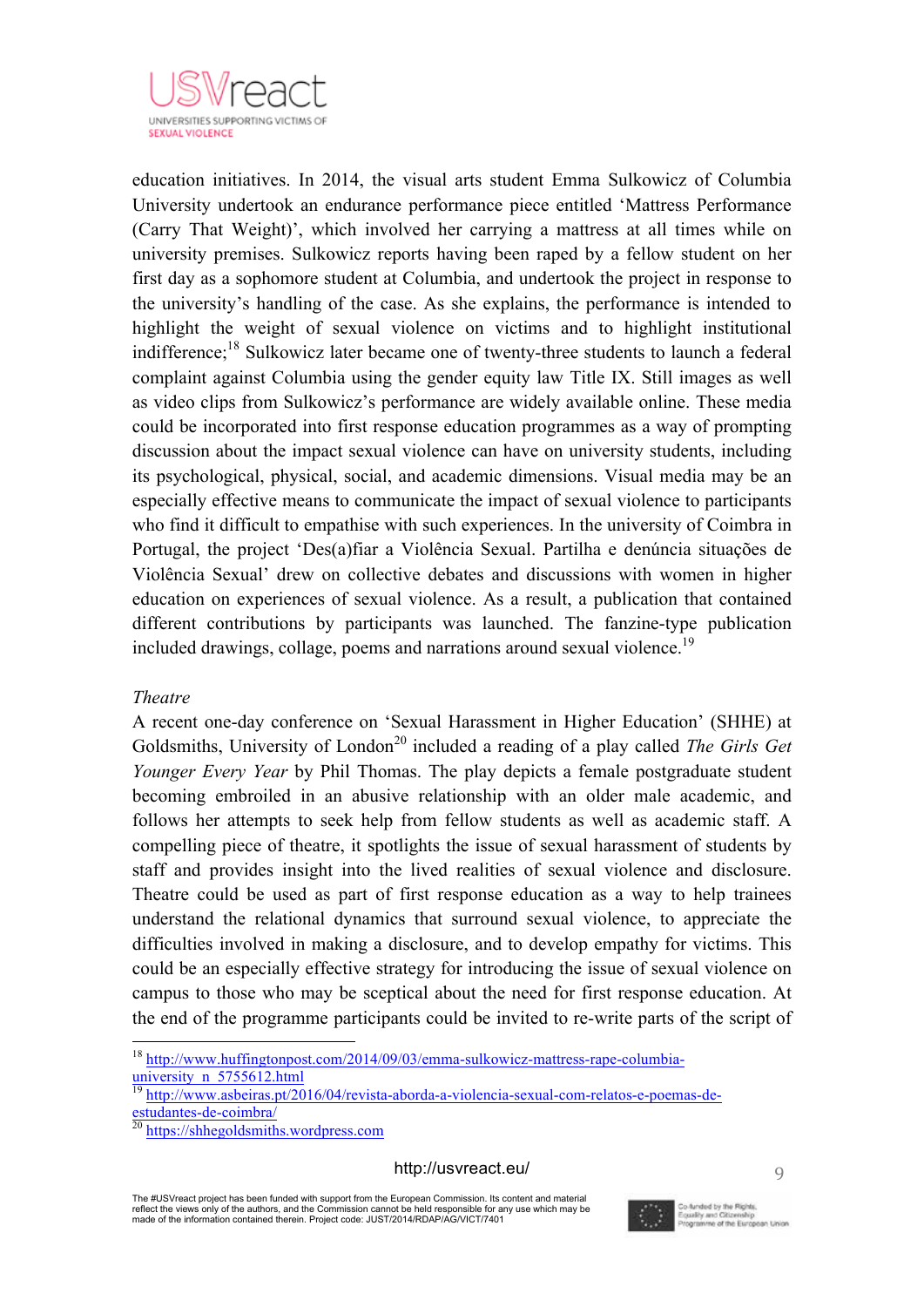

na na mara a ta 1970.<br>Ta ƙasar Ingila the play to think through best practice when dealing with disclosures of sexual violence. Theatre interventions are currently being piloted in the US Army as part of SHARP (Sexual Harassment/Assault Response and Prevention) training. The training is said to be especially effective in heightening awareness, promoting dialogue, and facilitating empathy. Regiments where the training has been implemented have seen an increase in reporting. $21$ 

## *Survivor accounts*

The campaigning group Blank Noise collective in India has developed some especially innovative artistic interventions. In 2006 they launched a campaign entitled 'Dear Stranger', which involved stopping people on the street and inviting them to read anonymous letters from survivors recounting their experiences of sexual violence.<sup>22</sup> Similar strategies could be utilised as part of first response education, with accounts of sexual violence and disclosure experiences sourced from students in HE. Participants could be invited to read these accounts individually, with each participant reading a different account. A discussion could then be facilitated about their thoughts and feelings. This could nurture empathy among participants by inviting them to engage with survivor testimony first hand. Sourcing such survivor accounts would also help to build a picture of the various ways in which both individuals and institutions fail to support students who disclose sexual violence, and therefore further traumatise survivors (Ahrens et al., 2007; Campbell et al., 2001) and to explore the phenomenon of 'institutional betrayal' (Smith and Freyd, 2013). Accounts such as these could also be used in other ways, for instance in discussing how staff can better support students across a range of different scenarios, with participants invited to suggest specific measures which could have been taken in each situation to improve the student's experience. This strategy may lend itself well to both sharing resources across and embedding knowledge within institutions through the development of an online archive collecting accounts of sexual violence and disclosure in HE. The archive could be modelled on and informed by existing archives elsewhere, such as 'Strategic misogyny',<sup>23</sup> 'Academic sexism stories',<sup>24</sup> and 'Being a woman in philosophy'.<sup>25</sup>

#### http://usvreact.eu/

The #USVreact project has been funded with support from the European Commission. Its content and material reflect the views only of the authors, and the Commission cannot be held responsible for any use which may be made of the information contained therein. Project code: JUST/2014/RDAP/AG/VICT/7401



<sup>&</sup>lt;sup>21</sup> https://www.army.mil/article/167299/SHARP\_New\_approach\_to\_training\_with\_interactive\_skit/<br><sup>22</sup> http://blog.blanknoise.org/2006/05/dear-stranger.html<br><sup>23</sup> https://strategicmisogyny.wordpress.com<br><sup>24</sup> http://academicsex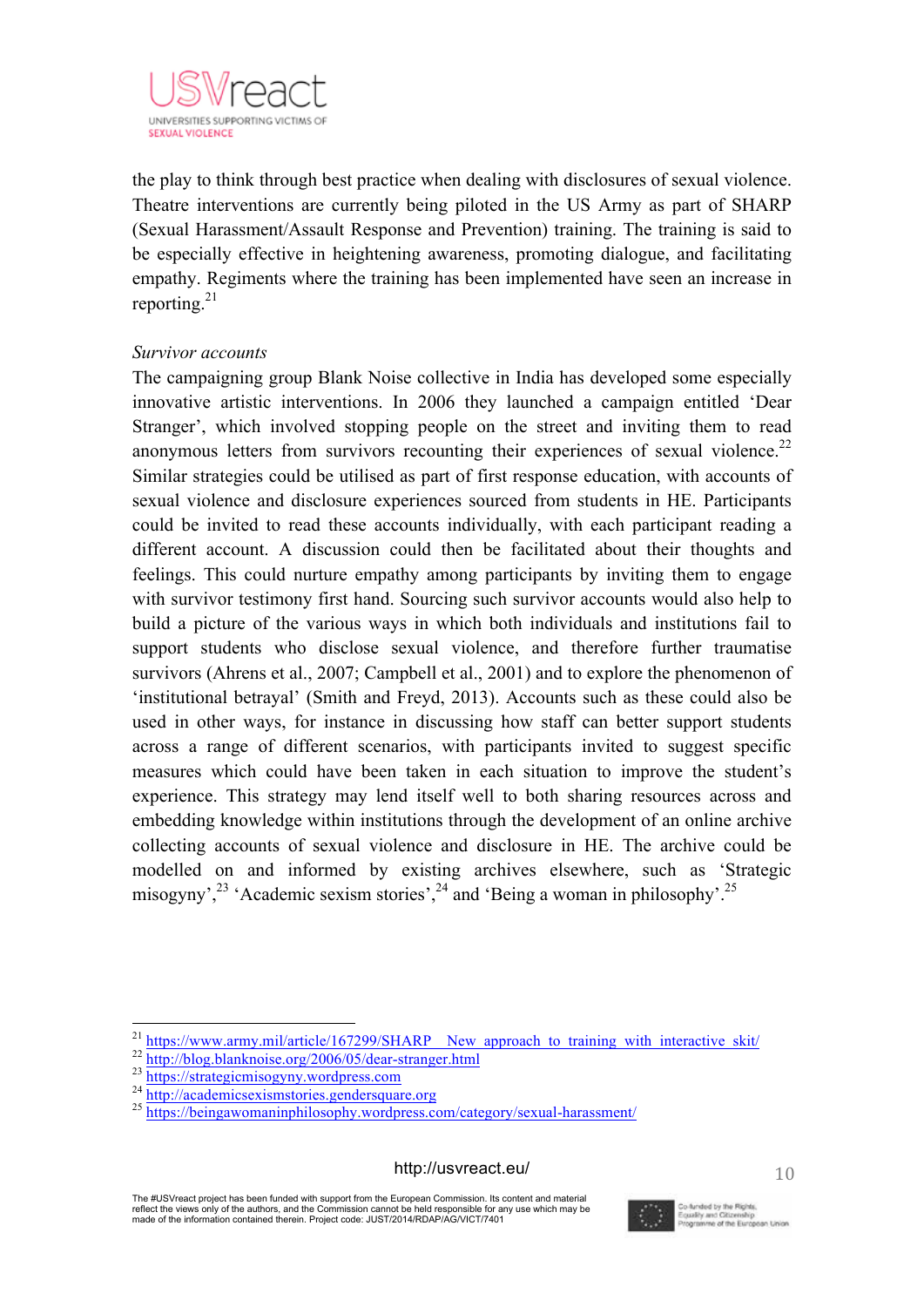

## Additional considerations

## *Recruitment*

Some universities may choose to incentivise uptake of first response programmes through accreditation, while others already include first response training as part of their mandatory staff induction process. These kinds of strategies have benefits as well as drawbacks. A key limitation of such recruitment strategies is that they can encourage a 'check box' and 'quick fix' mindset that limits engagement with the training. However, if recruitment is done on an entirely voluntary basis, it may be that those members of staff who already find themselves tasked with supporting survivors — often women and LGBT people known to be active on gender issues — will continue to shoulder this responsibility and will be the only ones who volunteer for the training. In this way, uneven distributions of labour ordered by hierarchies of gender and sexuality may become further entrenched, and those already positioned as 'institutional killjoys' (Ahmed, 2015) may find themselves further marginalised.

# *Evaluation*

Most training programmes already in place include some kind of evaluation or assessment, often via self-report measures focused on the perceived usefulness of the training. Others, such as the 'Intervention Initiative' at UWE, are using controlled trials before and after training as a means to measure both attitudinal and behavioural change. In thinking about how to assess educational initiatives delivered as part of the USVSV project, the question of exactly what the evaluation methods used are intended to measure will need to inform the design of training programmes. It is important that assessment measures reflect the needs of students who experience sexual violence. It is also crucial to note that because European universities do not currently audit rates of sexual assault, it will be difficult if not impossible to demonstrate progress by this measure (Bows, Burrel, and Westmarland, 2015, p.31).

*Prepared by Universities Supporting Victims of Sexual Violence, 2016*

http://usvreact.eu/

The #USVreact project has been funded with support from the European Commission. Its content and material reflect the views only of the authors, and the Commission cannot be held responsible for any use which may be made of the information contained therein. Project code: JUST/2014/RDAP/AG/VICT/7401

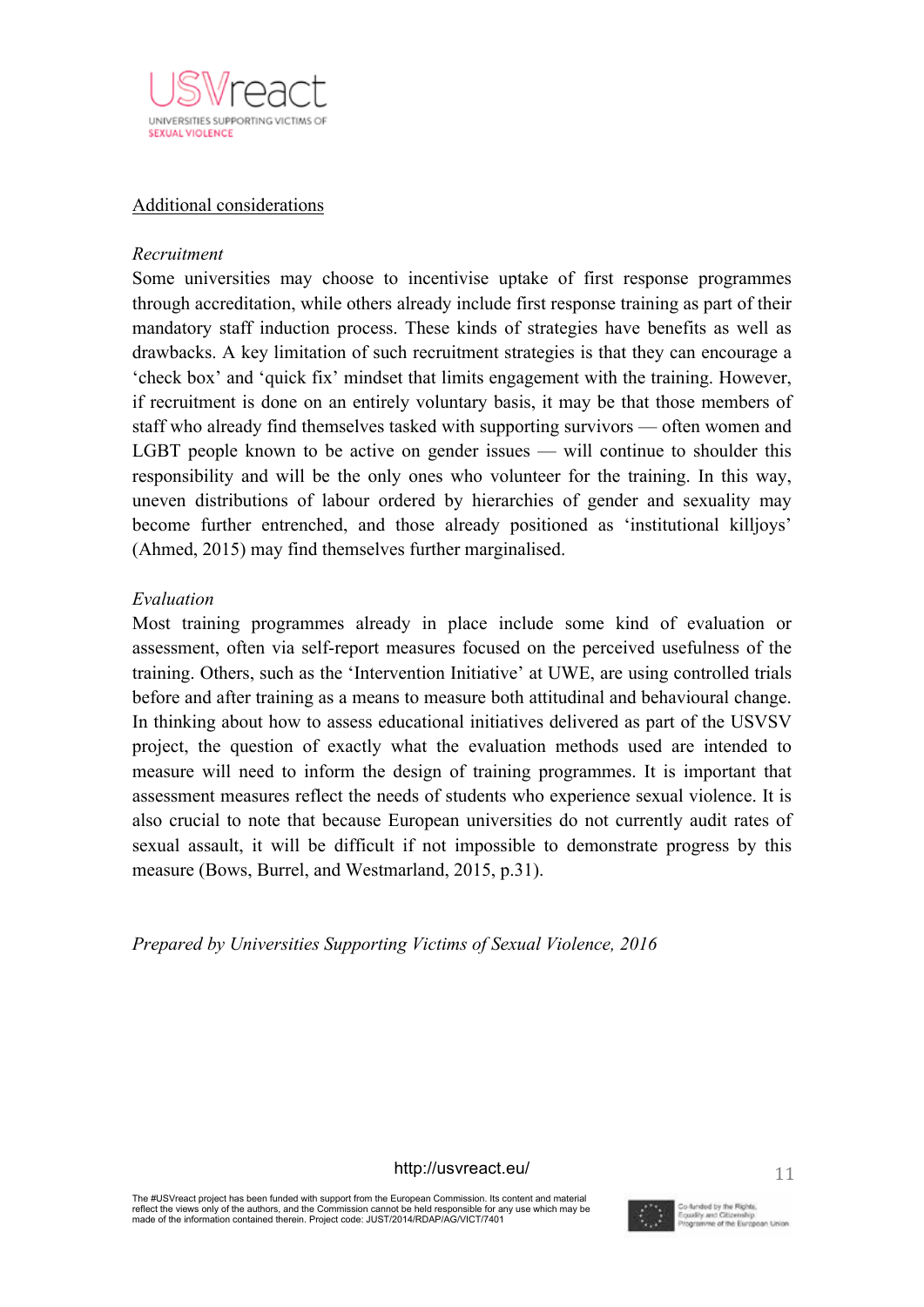

# Further resources

# *Centre for Research and Education on Violence Against Women and Children (Canada)*

- Responding to Disclosures of Sexual Violence (free online training course, requires registration)
	- http://www.learningtoendabuse.ca/responding-disclosures-sexual-violence
- Overcoming barriers and enhancing supportive responses (resource document) http://www.vawlearningnetwork.ca/sites/vawlearningnetwork.ca/files/LN\_Overc oming\_Barriers\_FINAL.pdf

# *End Violence Against Women International (EVAWI)* (USA)

- Training module on understanding the dynamics of sexual violence: http://www.evawintl.org/Library/DocumentLibraryHandler.ashx?id=42
- Training module on the impact of sexual violence on victims: http://www.evawintl.org/Library/DocumentLibraryHandler.ashx?id=656

# *National Online Resource Centre on Violence Against Women* (USA)

Special collection of online learning tools on violence against women from VAWnet:

http://www.vawnet.org/special-collections/OnlineLearning.php

# *New England Adolescent Research Institute (NEARI)* (USA)

- First responders: Responding to sexual assault disclosures (online training programme):

http://www.nearipress.org/courses/163-first-responders-responding-to-sexualassault-disclosures

# *Ontario Women's Directorate* (Canada)

Developing a Response to Sexual Violence: A Resource Guide for Ontario's Colleges and Universities http://www.citizenship.gov.on.ca/owd/english/endingviolence/campus\_guide.shtml#toc5ax

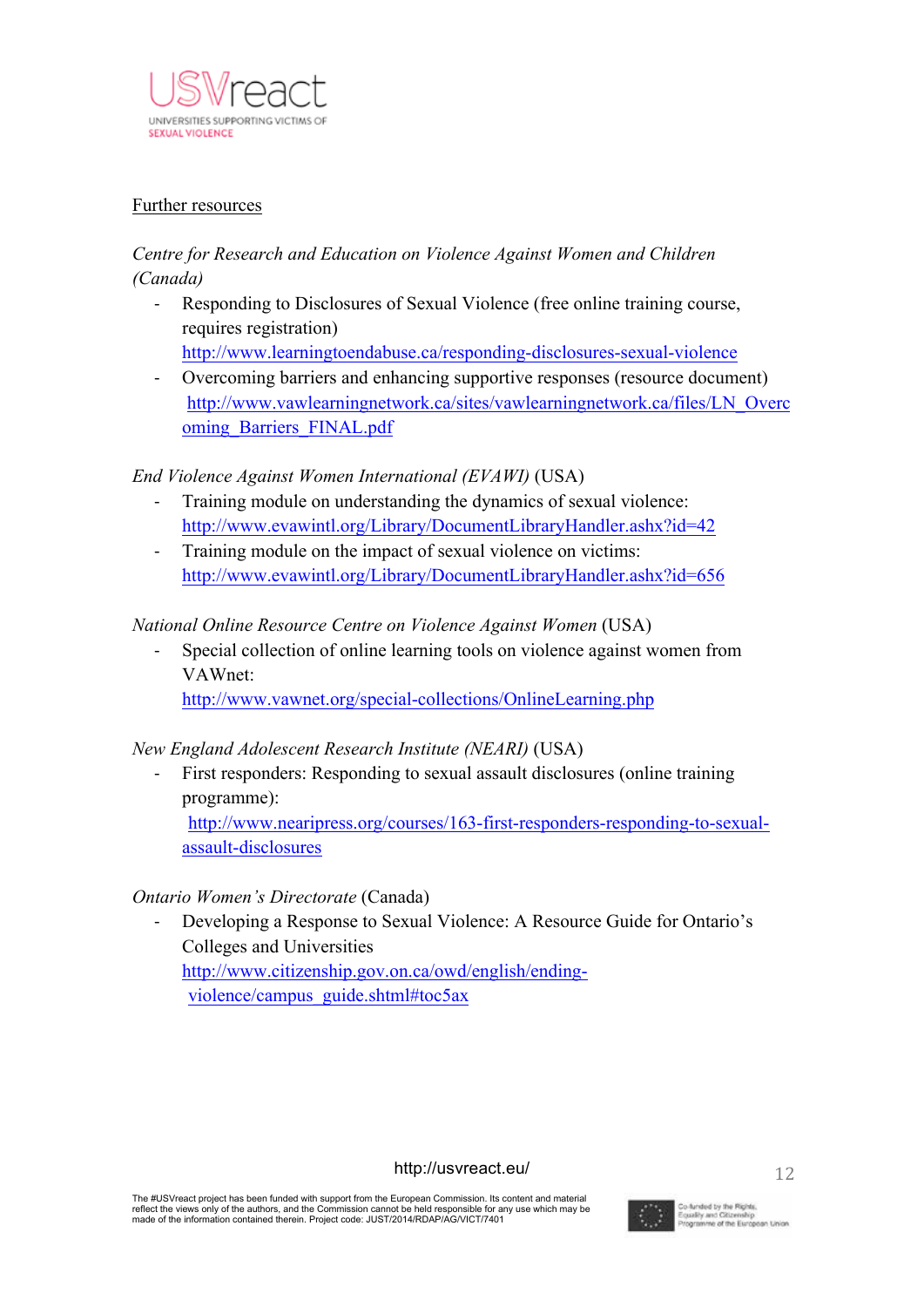

# References

- Ahmed, Sara. 2015. Sexual Harassment. *Sexual Harassment in Higher Education*. 2 December, Goldsmiths, University of London. Available at: https://feministkilljoys.com/2015/12/03/sexual-harassment/
- Ahrens, Courtney E., Rebecca Campbell, N. Karen Ternier-Thames, Sharon M. Wasco, and Tracy Sefl. 2007. 'Deciding Whom to Tell: Expectations and Outcomes of Rape Survivors' First Disclosures'. *Psychology of Women Quarterly* 31: 38-49.
- Baker, Linda L., Campbell, Marcie, and Strattman, Anna-Lee, 2012. Overcoming Barriers and Enhancing Supportive Responses: The Research on Sexual Violence Against Women. Violence Against Women Learning Network, Ontario, Canada.
- Bows, Hanna, Stephen Burrel, and Nicole Westmarland. 2015. Rapid Evidence Assessment of Current Interventions, Approaches, and Policies on Sexual Violence on Campus. Durham University.
- Campbell, Rebecca, Sharon M. Wasco, Courtney E. Ahrens, Tracy Sefl, and Holly E. Barnes. 2001. 'Preventing the 'Second Rape': Rape Survivors' Experiences with Community Service Providers'. *Journal of Interpersonal Violence* 16(12): 1239- 1259.
- Cantor, David, Bonnie Fisher, Susan Chibnall, Reanne Townsend, Hyunshik Lee, Carol Bruce, and Gail Thomas. 2015. Report on the AAU Campus Climate Survey on Sexual Assault and Sexual Misconduct. Rockville, Maryland: The Association of American Universities.
- Carter, Pam, and Tony Jeffs. 2013 (1995). 'A Very Private Affair: Sexual Exploitation in Higher Education'. Clinic for Boundaries Studies.
- EU Commission. 2012. Gender-Based Violence, Stalking and Crime: Research Report Publication. Bochum: EU Commission.
- National Union of Students. 2010. Hidden Marks: A Study of Women Students' Experiences of Harassment, Stalking, Violence and Sexual Assault. London: NUS.
- Page, Tiffany. 2015. Institutional Failings. *Sexual Harassment in Higher Education*. 2 December, Goldsmiths, University of London. Available at: https://shhegoldsmiths.wordpress.com/institutional-failings-the-management-ofsexual-harassment-within-higher-education/
- Phipps, Alison. 2016. Disclosure and Exposure in the Neoliberal University. *genders, bodies, politics*. Available at: https://genderate.wordpress.com/2016/05/18/disclosure-and-exposure/

# http://usvreact.eu/

The #USVreact project has been funded with support from the European Commission. Its content and material reflect the views only of the authors, and the Commission cannot be held responsible for any use which may be made of the information contained therein. Project code: JUST/2014/RDAP/AG/VICT/7401